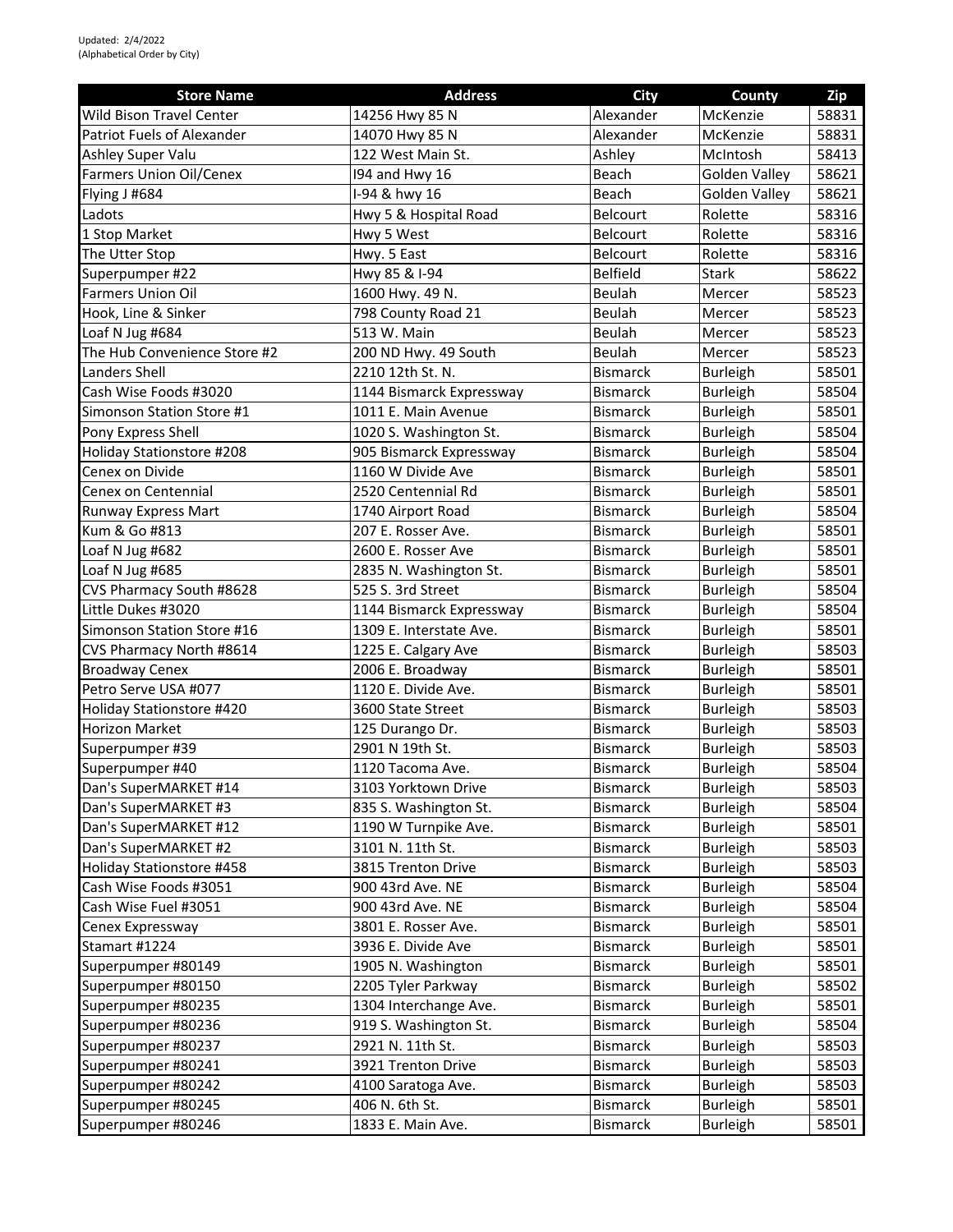| <b>Store Name</b>             | <b>Address</b>           | <b>City</b>      | County             | Zip   |
|-------------------------------|--------------------------|------------------|--------------------|-------|
| <b>Farmers Union Oil</b>      | 207 W. 11th St.          | <b>Bottineau</b> | <b>Bottineau</b>   | 58318 |
| <b>Gustafson Oil</b>          | 106 11th Street W        | Bottineau        | <b>Bottineau</b>   | 58318 |
| Farmers Union Oil/Cenex       | 13 1st Ave. NW           | Bowman           | Bowman             | 58623 |
| Kum & Go #801                 | 411 1st Ave. SW          | Bowman           | Bowman             | 58623 |
| <b>Frontier Travel Center</b> | 705 Hwy. 12 W            | Bowman           | Bowman             | 58623 |
| Tesoro Food Mart              | Hwy. 281 S.              | Cando            | Towner             | 58324 |
| Legacy Cooperative            | 101 9th St               | Cando            | Towner             | 58324 |
| Casey's General Store #3364   | 309 Highway 281 NE       | Carrington       | Foster             | 58421 |
| Patriot Fuels of Carrington   | 7 4th Ave. N             | Carrington       | Foster             | 58421 |
| Gordy's Travel Plaza          | 15556 37th St SE         | Casselton        | Cass               | 58012 |
| Petro Serve USA #065          | 102 S. Langer Ave.       | Casselton        | Cass               | 58012 |
| Petro Serve USA #110          | 703 Front Street         | Casselton        | Cass               | 58012 |
| Leevers Foods                 | 501 Hwy. 5 West          | Cavalier         | Pembina            | 58220 |
| Superpumper #55               | 3754 Hwy. 25             | Center           | Oliver             | 58530 |
| Town & Country Coop           | Hwy. 45 & Hwy. 200       | Cooperstown      | Griggs             | 58230 |
| New Century Ag - Crosby       | 11790 ND Hwy 5 NW        | Crosby           | Divide             | 58730 |
| Holiday Stationstore #189     | 137 Highway 2 West       | Devils Lake      | Ramsey             | 58301 |
| Cenex West                    | 600 Hwy. 2 West          | Devils Lake      | Ramsey             | 58301 |
| Leevers Foods - North         | 323 5th St NE            | Devils Lake      | Ramsey             | 58301 |
| Superpumper #17               | 1023 College Drive North | Devils Lake      | Ramsey             | 58301 |
| Bjornson's Shell              | 603 Hwy. 2 E.            | Devils Lake      | Ramsey             | 58301 |
| Patriot Fuels of Devils Lake  | 8685 Highway 2           | Devils Lake      | Ramsey             | 58301 |
| <b>Tiger Discount</b>         | 2955 Bus Loop E.         | Dickinson        | <b>Stark</b>       | 58601 |
| Simonson Station Store #7     | 317 East Villard         | Dickinson        | <b>Stark</b>       | 58601 |
| Simonson Station Store #12    | 285 14th Street West     | Dickinson        | Stark              | 58601 |
| Holiday Stationstore #225     | 231 Museum Drive         | Dickinson        | Stark              | 58601 |
| <b>M&amp;H Gas #22</b>        | 342 W. Villard           | Dickinson        | <b>Stark</b>       | 58601 |
| Cenex Museum General          | 252 W Museum Dr.         | Dickinson        | <b>Stark</b>       | 58601 |
| <b>Cenex General Store</b>    | 326 15th St. W.          | Dickinson        | <b>Stark</b>       | 58601 |
| Rosie's Food and Gas          | 204 S. Main              | Dickinson        | <b>Stark</b>       | 58601 |
| Loaf 'N Jug #675              | 797 S. Main              | Dickinson        | <b>Stark</b>       | 58601 |
| Pit Stop                      | 386 21st Street W.       | Dickinson        | <b>Stark</b>       | 58601 |
| Lucky's Express               | 450 12th St. W.          | Dickinson        | Stark              | 58601 |
| West Dakota Oil               | 450 E Villard St.        | Dickinson        | <b>Stark</b>       | 58601 |
| The Hub Convenience Store #1  | 191 40th St. W           | Dickinson        | <b>Stark</b>       | 58601 |
| Family Fare Supermarket #123  | 1283 Roughrider Blvd     | Dickinson        | <b>Stark</b>       | 58601 |
| Family Fare Quick Stop #124   | 1235 Roughrider Blvd     | Dickinson        | Stark              | 58601 |
| Superpumper#37                | 1554 W. Villard          | Dickinson        | <b>Stark</b>       | 58601 |
| Cash Wise Foods #3044         | 1761 3rd Ave W           | Dickinson        | Stark              | 58601 |
| Lucky's Express               | 1005 E. Villard          | <b>Dickinson</b> | Stark              | 58601 |
| Drake Enerbase Cenex #42      | 969 Hwy. 52 E            | Drake            | McHenry            | 58736 |
| Cenex C-Store                 | 1104 N. Main St.         | Drayton          | Pembina            | 58225 |
| Love's Travel Stop #843       | 7988 160th Ave. NE       | Drayton          | Pembina            | 58225 |
| Dale's Truckstop              | Jct. Hwys #3 & #5 & #281 | Dunseith         | Rolette            | 58329 |
| <b>CENEX C-store</b>          | 2988 Hwy 281             | Dunseith         | Rolette            | 58329 |
| Allied Energy/Cenex           | 109 Industrial Park      | Edgeley          | LaMoure            | 58433 |
| Farmers Union Oil             | 350 Hwy 32 N.            | Edinburg         | Walsh              | 58227 |
| R Family Market               | 210 N Main Street        | Elgin            | Grant              | 58533 |
| Cenex C-Store                 | 113 1st Ave N.           | Ellendale        | Dickey             | 58436 |
| Casey's General Store #3517   | 323 1st Ave. S.          | Ellendale        | Dickey             | 58436 |
| Superpumper #6                | 200 5th Street           | Emerado          | <b>Grand Forks</b> | 58228 |
| <b>Landing Strip</b>          | 100 A Avenue             | Emerado          | <b>Grand Forks</b> | 58228 |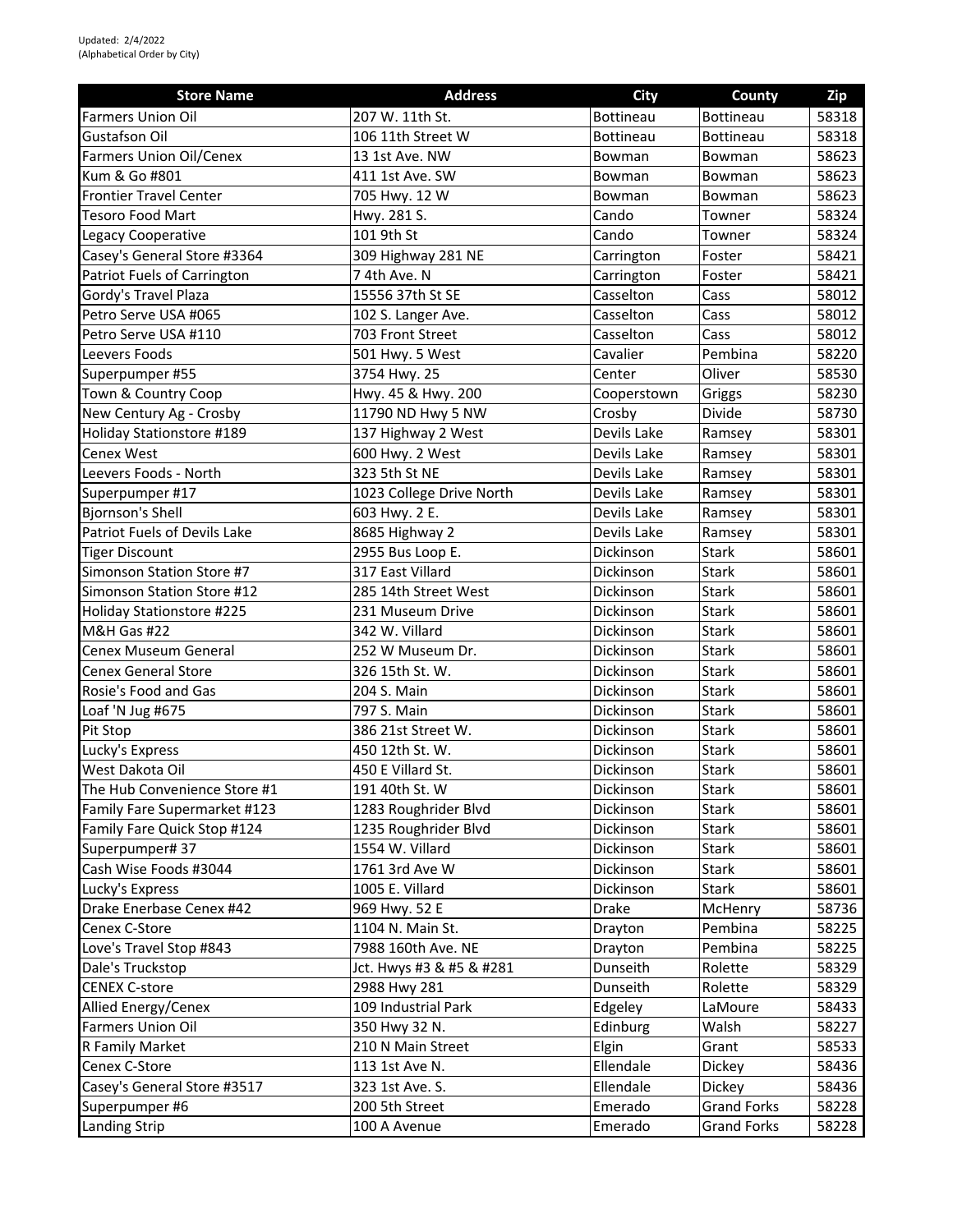| <b>Store Name</b>                                        | <b>Address</b>                               | <b>City</b> | County   | Zip            |
|----------------------------------------------------------|----------------------------------------------|-------------|----------|----------------|
| City View Fuel                                           | 13635 54th St SE                             | Enderlin    | Cass     | 58027          |
| Shop N Fuel                                              | 315 Center St.                               | Enderlin    | Ransom   | 58027          |
| Cenex C-Store                                            | 204 S Front St                               | Fairmount   | Richland | 58030          |
| Cash Wise Foods #3012                                    | 1401 South 33rd St.                          | Fargo       | Cass     | 58103          |
| Little Dukes #3012                                       | 1401A South 33rd St.                         | Fargo       | Cass     | 58103          |
| Simonson Station Store #13                               | 3810 W. Main Ave.                            | Fargo       | Cass     | 58103          |
| The Spirit Shop                                          | 1404 33rd St. S.                             | Fargo       | Cass     | 58103          |
| Petro Serve USA #080                                     | 4440 9th Ave. SW                             | Fargo       | Cass     | 58103          |
| Petro Serve USA #082                                     | 3902 Main Ave.                               | Fargo       | Cass     | 58103          |
| Petro Serve USA #085                                     | 3820 12th Ave. NW                            | Fargo       | Cass     | 58102          |
| Holiday Stationstore #96                                 | 3040 25th St. S.                             | Fargo       | Cass     | 58103          |
| Holiday Stationstore #124                                | 101 N. University Drive                      | Fargo       | Cass     | 58102          |
| M&H Gas #7                                               | 1602 Main Ave.                               | Fargo       | Cass     | 58103          |
| <b>Bjornson Oil</b>                                      | 734 N. University Dr                         | Fargo       | Cass     | 58102          |
| Family Fare Supermarket #116                             | 724 N University Dr.                         | Fargo       | Cass     | 58102          |
| Family Fare Supermarket #115                             | 3175 25th Street                             | Fargo       | Cass     | 58103          |
| Kum & Go #818                                            | 2237 13th Ave. S.                            | Fargo       | Cass     | 58102          |
| Petro Shopping Center #61                                | 4510 19th Ave. SW.                           | Fargo       | Cass     | 58103          |
| Loaf N Jug #619                                          | 1833 S. University Dr.                       | Fargo       | Cass     | 58103          |
| Loaf n Jug #687                                          | 1201 N. University Dr.                       | Fargo       | Cass     | 58102          |
| Loaf n Jug #688                                          | 3201 N. Broadway                             | Fargo       | Cass     | 58102          |
| Loaf n Jug #689                                          | 2201 18th St. S.                             | Fargo       | Cass     | 58103          |
| Petro Serve USA #087                                     | 2921 N. Broadway                             | Fargo       | Cass     | 58102          |
| Mills Fleet Farm                                         | 3730 36th Street S.                          | Fargo       | Cass     | 58102          |
| Petro serve USA #084                                     | 2110 S. University Dr.                       | Fargo       | Cass     | 58103          |
| Holiday Stationstore #399                                | 1902 45th St. S.                             | Fargo       | Cass     | 58103          |
| Southpointe Arco                                         | 3202 33rd St S                               | Fargo       | Cass     | 58103          |
| Petro Serve USA #088                                     | 205 NP Ave.                                  | Fargo       | Cass     | 58102          |
| Petro Serve USA #086                                     | 2903 Main Ave.                               | Fargo       | Cass     | 58102          |
| Petro Serve USA #083                                     | 1340 34th Street SW                          | Fargo       | Cass     | 58103          |
| Love's Travel Stop #353                                  | 3220 39th St. S.                             | Fargo       | Cass     | 58104          |
| Don's Car Wash                                           | 2500 52nd Ave S                              | Fargo       | Cass     | 58104          |
| Holiday Fuel Express #720                                | 1510 32nd Ave S                              | Fargo       | Cass     | 58103          |
| Holiday Stationstore #418                                | 2755 Brandt Drive                            | Fargo       | Cass     | 58104          |
| <b>CFM(Community Family Market)</b>                      | 602 23rd St S                                | Fargo       | Cass     | 58103          |
| Caseys General store #3296                               | 4405 45th Street S                           | Fargo       | Cass     | 58104          |
| Casey's General Store #3365                              | 3545 25th Street S                           | Fargo       | Cass     | 58104          |
| Casey's General Store #3350                              | 1901 N. University Dr.                       | Fargo       | Cass     | 58102          |
| Casey's General Store #3370                              | 5680 23rd Ave S.                             | Fargo       | Cass     | 58104          |
| Casey's General Store #3369                              | 2401 45th St. S.                             | Fargo       | Cass     | 58103          |
| Casey's General Store #3360                              | 204 42nd Street S.                           | Fargo       | Cass     | 58103          |
| Casey's General Store #3354                              | 301 N. 10th Street                           | Fargo       | Cass     | 58102          |
| Casey's General Store #3351                              | 1401 S. University Dr.                       | Fargo       | Cass     | 58103          |
| Casey's General Store #3366                              | 4301 13th Ave. SW                            | Fargo       | Cass     | 58103          |
| Casey's General Store #3353                              | 2701 S. University Dr.                       |             | Cass     | 58103          |
| Casey's General Store #3349                              | 2002 S. 25th Street                          | Fargo       |          | 58103          |
|                                                          |                                              | Fargo       | Cass     |                |
| Flying J #685                                            | 3150 39th Street SE                          | Fargo       | Cass     | 58104          |
| Holiday Stationstore #454<br>Casey's General Store #3477 | 1020 19th Avenue N.<br>5151 Prosperity Way S | Fargo       | Cass     | 58108<br>58104 |
| Casey's General Store #3541                              | 3202 43rd St. S.                             | Fargo       | Cass     | 58104          |
|                                                          |                                              | Fargo       | Cass     |                |
| Cash Wise Foods #3050                                    | 4907 Timber Parkway S.                       | Fargo       | Cass     | 58104          |
| Cash Wise Fuel #3050                                     | 4907 Timber Parkway S.                       | Fargo       | Cass     | 58104          |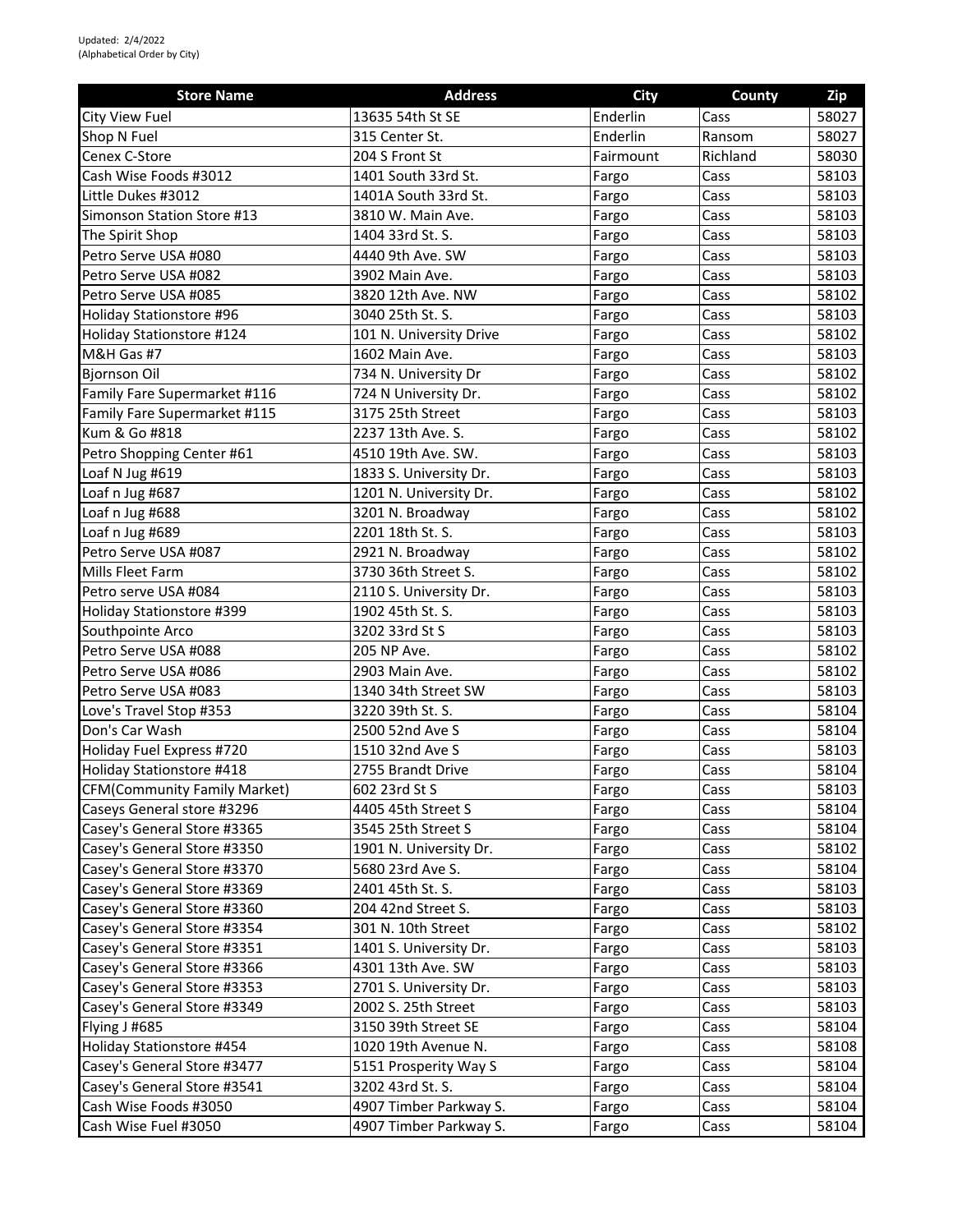| <b>Store Name</b>                | <b>Address</b>                | <b>City</b>        | County             | Zip   |
|----------------------------------|-------------------------------|--------------------|--------------------|-------|
| Hornbacher's Southgate #2687     | 1532 32nd Ave S               | Fargo              | Cass               | 58104 |
| Hornbacher's Northport #2685     | 2510 N. Broadway              | Fargo              | Cass               | 58102 |
| Hornbacher's Osgood #2689        | 4151 45th Street S            | Fargo              | Cass               | 58102 |
| Hornbacher's Express #2692       | 1433 S. University Dr.        | Fargo              | Cass               | 58103 |
| Hornbacher's Village West #2696  | 4101 13th Ave S.              | Fargo              | Cass               | 58103 |
| Stamart #1222                    | 3500 12th Avenue N.           | Fargo              | Cass               | 58102 |
| Casey's General Store #3857      | 2501 23rd Ave. S.             | Fargo              | Cass               | 58103 |
| Holiday Stationstore #3818       | 5168 38th St. S.              | Fargo              | Cass               | 58104 |
| Casey's General Store #3893      | 2902 13th Ave S               | Fargo              | Cass               | 58103 |
| Holiday Stationstore #505        | 5651 36th Ave S               | Fargo              | Cass               | 58104 |
| Red Carpet/Superpumper #80239    | 3441 13th Avenue S.           | Fargo              | Cass               | 58103 |
| <b>Farmers Union Oil</b>         | Hwy. 15 & 52                  | Fessenden          | Wells              | 58438 |
| Town & Country Coop              | 203 Lincoln Ave. S.           | Finley             | Steele             | 58230 |
| Fitterer Gas & Oil               | 3845 Hwy. 21                  | Flasher            | Morton             | 58535 |
| <b>Kwik Stop</b>                 | 105 South Ave West            | Forman             | Sargent            | 58032 |
| Cenex                            | 209 4th Ave SW                | Garrison           | McLean             | 58540 |
| Superpumper #35                  | 200 5th Ave. SW               | Garrison           | McLean             | 58540 |
| <b>Farmers Union Oil/Cenex</b>   | 6490 Hwy. 49                  | Glen Ullin         | Morton             | 58631 |
| Simonson Station Store #3        | 45 East 12th Street           | Grafton            | Walsh              | 58237 |
| Zip Trip #61                     | 1111 W. 12th St               | Grafton            | Walsh              | 58237 |
| Hugo's #10                       | 155 East 12th St.             | Grafton            | Walsh              | 58237 |
| Simonson Station Store #5        | 310 Gateway Drive             | <b>Grand Forks</b> | <b>Grand Forks</b> | 58203 |
| Simonson Station Store #9        | 1402 S. Washington St.        | <b>Grand Forks</b> | <b>Grand Forks</b> | 58201 |
| Simonson Travel Center           | 4720 Gateway Drive            | <b>Grand Forks</b> | Grand Forks        | 58203 |
| Demers Interstate Cenex          | 4315 Demers Ave.              | <b>Grand Forks</b> | <b>Grand Forks</b> | 58201 |
| 32nd Ave Cenex                   | 1970 32nd Ave. S.             | <b>Grand Forks</b> | <b>Grand Forks</b> | 58201 |
| <b>B &amp; N Auto Plaza</b>      | 604 S. Washington St.         | <b>Grand Forks</b> | <b>Grand Forks</b> | 58201 |
| M&H Gas #9                       | 423 N. 5th Street             | <b>Grand Forks</b> | <b>Grand Forks</b> | 58203 |
| Superpumper #19                  | 3850 32nd Ave S               | <b>Grand Forks</b> | <b>Grand Forks</b> | 58201 |
| <b>Gateway Cenex</b>             | 3635 Gateway Drive            | <b>Grand Forks</b> | <b>Grand Forks</b> | 58203 |
| Hugo's #2                        | 1631 S Washington St          | <b>Grand Forks</b> | <b>Grand Forks</b> | 58201 |
| Hugo's #3                        | 1925 13th Ave N               | <b>Grand Forks</b> | <b>Grand Forks</b> | 58203 |
| Hugo's #6                        | 1315 S Columbia Rd            | <b>Grand Forks</b> | <b>Grand Forks</b> | 58201 |
| Hugo's #8                        | 1750 32nd Ave S               | <b>Grand Forks</b> | Grand Forks        | 58201 |
| Loaf n Jug #664                  | 4326 Gateway Dr.              | <b>Grand Forks</b> | Grand Forks        | 58203 |
| Holiday Stationstore #383        | 3450 32nd Ave. S.             | <b>Grand Forks</b> | <b>Grand Forks</b> | 58201 |
| Holiday Stationstore #382        | 2250 S. Columbia Rd.          | <b>Grand Forks</b> | <b>Grand Forks</b> | 58201 |
| Loaf 'N Jug #642                 | 4250 University Ave           | <b>Grand Forks</b> | <b>Grand Forks</b> | 58203 |
| <b>Ortons Southtown Cenex</b>    | 2002 S. Washington            | <b>Grand Forks</b> | <b>Grand Forks</b> | 58201 |
| Simonson Neighborhood Store      | 1202 32nd Ave S.              | <b>Grand Forks</b> | <b>Grand Forks</b> | 58201 |
| Flying J #489                    | 4401 32nd Avenue S.           | <b>Grand Forks</b> | <b>Grand Forks</b> | 58201 |
| Holiday Stationstore #448        | 4005 S. Washington Street     | <b>Grand Forks</b> | <b>Grand Forks</b> | 58201 |
|                                  | 4701 S Washington St.         | <b>Grand Forks</b> | <b>Grand Forks</b> | 58201 |
| Valley Dairy #201                | 1207 N. 5th St.               | <b>Grand Forks</b> |                    |       |
| Valley Dairy #202 Big Cigs       |                               |                    | <b>Grand Forks</b> | 58203 |
| Valley Dairy #203                | 1220 University Ave.          | <b>Grand Forks</b> | <b>Grand Forks</b> | 58203 |
| Valley Dairy #204                | 1401 S. Washington St.        | <b>Grand Forks</b> | <b>Grand Forks</b> | 58201 |
| Valley Dairy #205                | 2401 S. Columbia Road         | <b>Grand Forks</b> | <b>Grand Forks</b> | 58201 |
| Valley Dairy #206                | 307 1st Ave. South            | <b>Grand Forks</b> | <b>Grand Forks</b> | 58201 |
| Valley Dairy #207                | 1125 S. 42nd Street           | <b>Grand Forks</b> | <b>Grand Forks</b> | 58201 |
| Valley Dairy #208                | 1149 36th Ave. South          | <b>Grand Forks</b> | <b>Grand Forks</b> | 58201 |
| <b>Grand Forks Cenex C-Store</b> | 803 S. Washington             | <b>Grand Forks</b> | <b>Grand Forks</b> | 58201 |
| Casey's General Store #3621      | 1300 Ralph Engelstad Arena Dr | <b>Grand Forks</b> | <b>Grand Forks</b> | 58203 |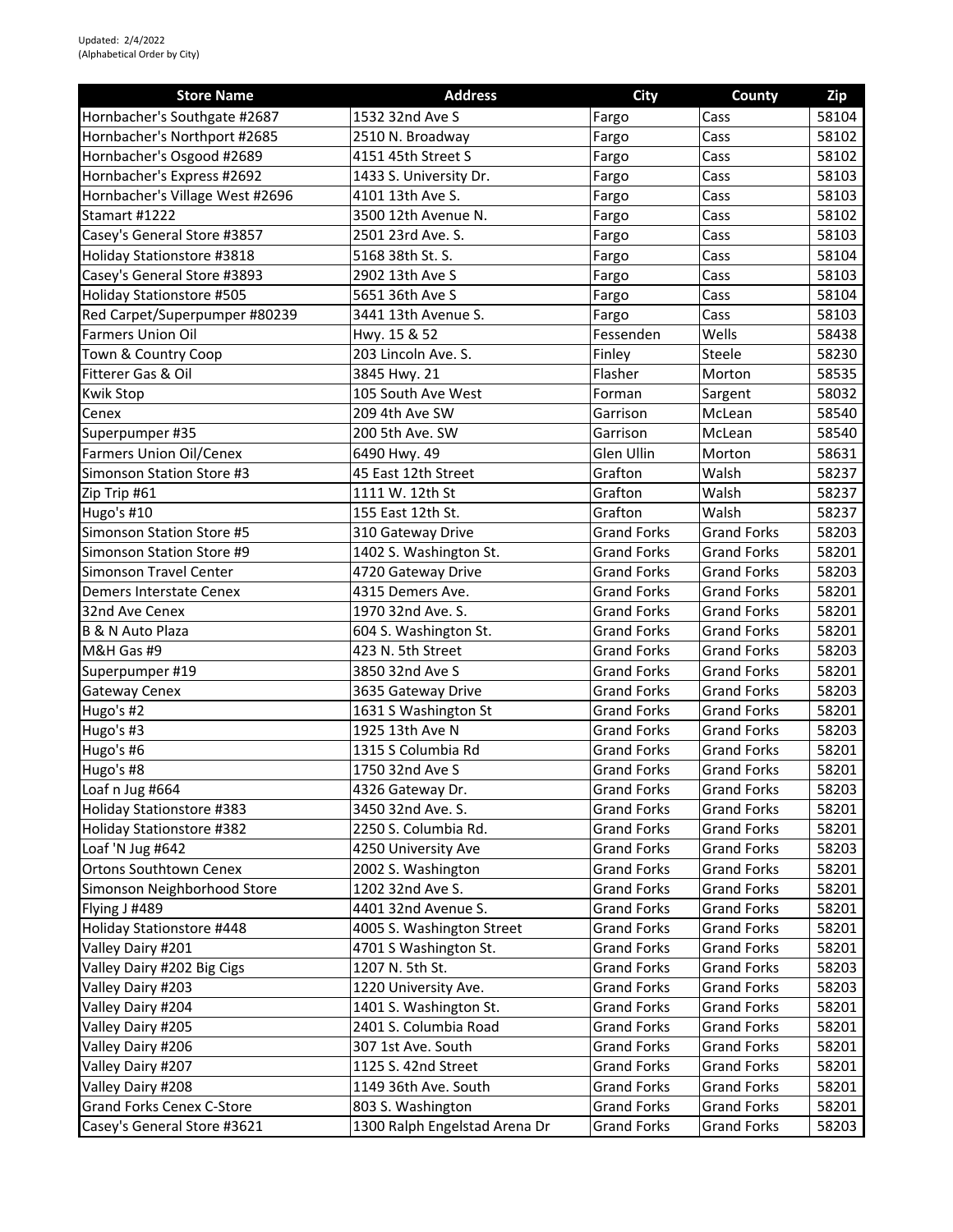| <b>Store Name</b>                | <b>Address</b>          | <b>City</b>        | County             | Zip   |
|----------------------------------|-------------------------|--------------------|--------------------|-------|
| Stamart #1223                    | 1212 N. 47th St.        | <b>Grand Forks</b> | <b>Grand Forks</b> | 58201 |
| Hugo's #12                       | 500 Demers Ave. Suite A | <b>Grand Forks</b> | <b>Grand Forks</b> | 58203 |
| Teals Market                     | 415 Hwy. 13 E.          | Gwinner            | Sargent            | 58040 |
| <b>Gwinner One-Stop</b>          | 6 North Main St.        | Gwinner            | Sargent            | 58040 |
| Farmers Union Oil                | 211 E. Main             | Halliday           | Dunn               | 58636 |
| Lovdokken Auto & C-Store         | 204 6th St. SW          | Hankinson          | Richland           | 58041 |
| Northern Plains Petroleum        | 170 Wheat St.           | Hannaford          | Griggs             | 58448 |
| Harvey Warehouse Grocery         | 321 10th Street West    | Harvey             | Wells              | 58341 |
| Hinrich's Super Valu             | 210 E. 8th St.          | Harvey             | Wells              | 58341 |
| Little Mart C-Store              | 708 Hwy. 52 W.          | Harvey             | Wells              | 58341 |
| <b>Buechler Oil/Kotaco Fuels</b> | 2316 Hwy. 52            | Harvey             | Wells              | 58341 |
| Petro Serve USA #066             | 310 Dakota Ave          | Harwood            | Cass               | 58042 |
| <b>Hatton Ampride</b>            | 1604 Highway 18 N.      | Hatton             | Traill             | 58240 |
| CDF/Cenex - Hazelton             | 602 Hwy 34              | Hazelton           | Emmons             | 58544 |
| Cenex                            | 700 4th Ave. NE         | Hazen              | Mercer             | 58545 |
| The Hub Convenience Store #3     | 709 3rd Ave NW          | Hazen              | Mercer             | 58545 |
| Zuroff Repair                    | 501 Main Street         | Hebron             | Morton             | 58638 |
| Kum & Go #2811                   | 306 Adams Ave.          | Hettinger          | Adams              | 58639 |
| Kennedy's Fresh Foods            | 200 N. Main             | Hettinger          | Adams              | 58639 |
| CDF/Cenex - Hettinger            | 212 Adams Ave.          | Hettinger          | Adams              | 58639 |
| Casey's General Store #3367      | 520 W. Caledonia        | Hillsboro          | Traill             | 58045 |
| Hillsboro Cenex C-Store          | 105 6th St. SW          | Hillsboro          | Traill             | 58045 |
| Casey's General Store #3231      | 112 N Main St           | Horace             | Cass               | 58047 |
| <b>M&amp;H Gas #15</b>           | 325 1st Ave. S.         | Jamestown          | Stutsman           | 58401 |
| Jetstream Car Wash               | 1006 6th Ave SE         | Jamestown          | Stutsman           | 58401 |
| Superpumper #26                  | Hwy 281 & 194           | Jamestown          | Stutsman           | 58402 |
| Hugo's #9                        | 310 1st Ave S           | Jamestown          | Stutsman           | 58401 |
| Loaf 'N Jug #679                 | 424 1st Ave NE          | Jamestown          | Stutsman           | 58401 |
| Jamestown Truck Plaza            | 1609 Business Loop E.   | Jamestown          | Stutsman           | 58401 |
| Cenex C-Store                    | 920 4th Ave SE          | Jamestown          | Stutsman           | 58401 |
| Neighborhood Grocery & Gas       | 1014 17th St. SW        | Jamestown          | Stutsman           | 58401 |
| Cash Wise Foods #3049            | 410 10th St SE          | Jamestown          | Stutsman           | 58401 |
| Dan's Sooper Stop                | 811 13th St. NE         | Jamestown          | Stutsman           | 58401 |
| Casey's General Store #3355      | 1003 13th St. NE        | Jamestown          | Stutsman           | 58103 |
| Casey's General Store #3359      | 1219 Business Loop E.   | Jamestown          | Stutsman           | 58401 |
| Red Carpet/Superpumper #80244    | 2015 8th Ave. SW        | Jamestown          | Stutsman           | 58401 |
| Red Carpet/Superpumper #80243    | 808 20th St. SW         | Jamestown          | Stutsman           | 58401 |
| United Quality Coop #301         | 209 Main St.            | Keene              | McKenzie           | 58847 |
| Farmers Union Oil - Kenmare      | Highway 52 S.           | Kenmare            | Ward               | 58746 |
| Kenmare Jack & Jill              | 309 North Cental        | Kenmare            | Ward               | 58746 |
| <b>Western Choice Cenex</b>      | 335 Central Ave. S.     | Killdeer           | Dunn               | 58640 |
| Hinrich's Super Valu             | 150 Central Ave. N.     | Killdeer           | Dunn               | 58640 |
| Grab N Go                        | 10690 Hwy 200           | Killdeer           | Dunn               | 58640 |
| <b>Express Lane</b>              | 220 1st Ave. S.         | Kindred            | Cass               | 58051 |
| Lakota Cenex                     | 216 4th Ave. SE         | Lakota             | Nelson             | 58344 |
| Good Oil Co.                     | 10217 Hwy. 13 E.        | LaMoure            | LaMoure            | 58458 |
| Leevers Foods                    | Highway 5 East          | Langdon            | Cavalier           | 58249 |
| Superpumper #9                   | 108 9th Ave             | Langdon            | Cavalier           | 58249 |
| Paul's Petromax                  | 502 Towner Ave          | Larimore           | <b>Grand Forks</b> | 58251 |
| Cendak Cooperative               | 5501 Hwy 2              | Leeds              | Benson             | 58346 |
| Dakota Plains Cenex              | 154 Wiley Ave. N.       | Lidgerwood         | Richland           | 58053 |
| Lignite Oil Co.                  | 8487 101st St NW        | Lignite            | <b>Burke</b>       | 58752 |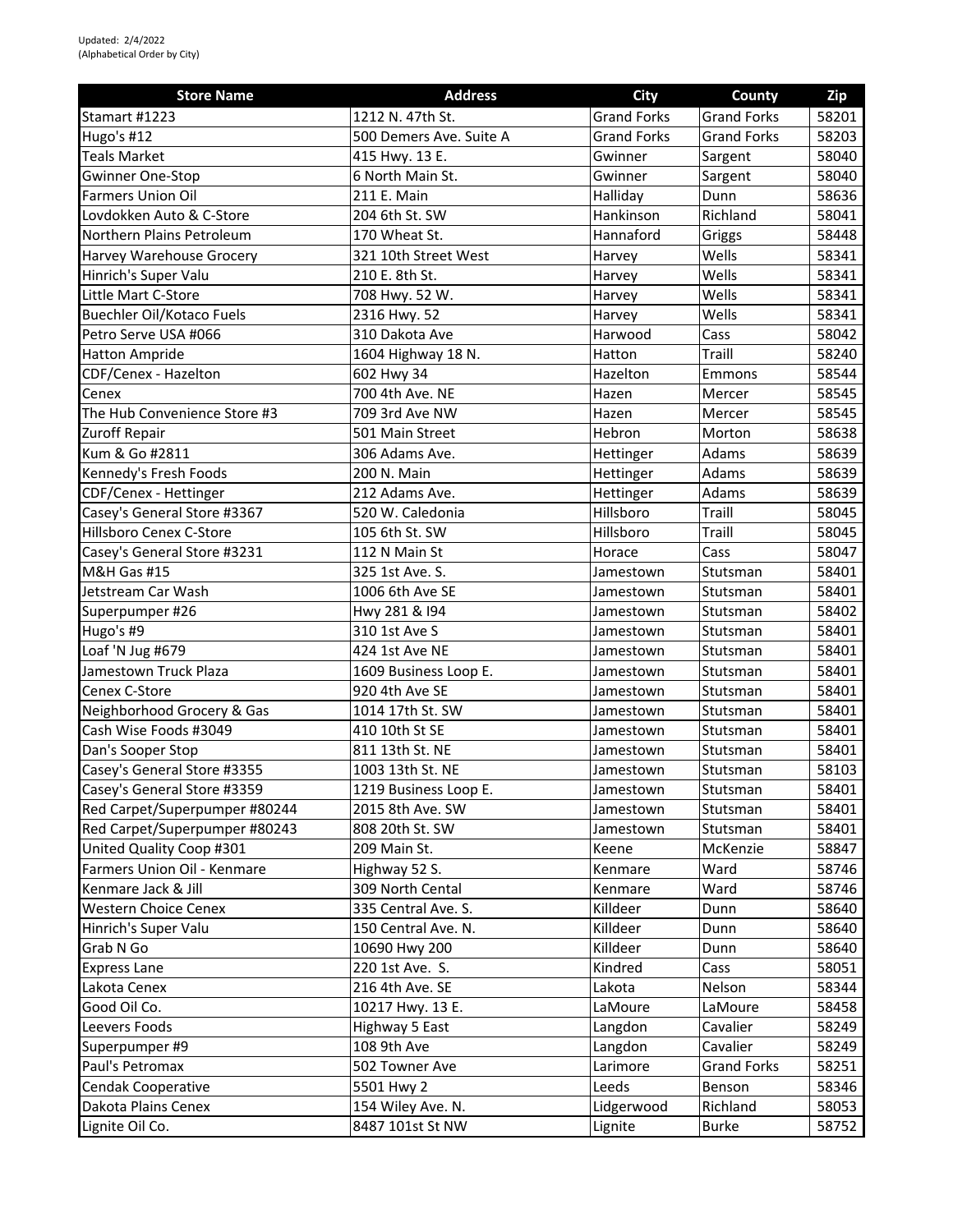| <b>Store Name</b>                 | <b>Address</b>            | <b>City</b> | <b>County</b>      | Zip   |
|-----------------------------------|---------------------------|-------------|--------------------|-------|
| John's Food Center                | 64 Santee Rd.             | Lincoln     | <b>Burleigh</b>    | 58504 |
| Lincoln Cenex                     | 5200 Lincoln Road         | Lincoln     | <b>Burleigh</b>    | 58504 |
| Patriot Fuels of Linton           | 312 St. Paul S.           | Linton      | Emmons             | 58552 |
| Gordy's Grill & Fill              | 805 Main St.              | Lisbon      | Ransom             | 58054 |
| Teals Market                      | 1609 Main St.             | Lisbon      | Ransom             | 58054 |
| Casey's General Store #3627       | 1112 Main Street          | Lisbon      | Ransom             | 58504 |
| Tracy's Market                    | 118 Central Ave           | Maddock     | Benson             | 58348 |
| M&H Gas #13                       | 322 Main Street E.        | Mandan      | Morton             | 58554 |
| Cenex Mandan                      | 710 E Main St             | Mandan      | Morton             | 58554 |
| Petro Serve USA #079              | 1300 E. Main St.          | Mandan      | Morton             | 58554 |
| Petro Serve USA #078              | 309 6th Ave SE            | Mandan      | Morton             | 58554 |
| <b>Red Trail Petro</b>            | 2511 Old Red Trail        | Mandan      | Morton             | 58554 |
| <b>Bayside Tesoro</b>             | 2701 46th Ave SE          | Mandan      | Morton             | 58554 |
| Cenex on Memorial                 | 4426 Memorial Hwy         | Mandan      | Morton             | 58554 |
| Barney's C-Store                  | 700 W. Main Street        | Mandan      | Morton             | 58554 |
| Superpumper #41                   | 1410 Collins Ave.         | Mandan      | Morton             | 58554 |
| Dan's SuperMARKET #6              | 500 Burlington St. SE     | Mandan      | Morton             | 58554 |
| Superpumper #80151                | 1210 E. Main              | Mandan      | Morton             | 58554 |
| Superpumper #80152                | 205 6th Ave. SE           | Mandan      | Morton             | 58554 |
| Superpumper #80153                | 808 Boundry Rd.           | Mandan      | Morton             | 58554 |
| Superpumper #80238                | 2901 Memorial Hwy.        | Mandan      | Morton             | 58554 |
| Western Choice Cenex              | 167 Manning Ave           | Manning     | Dunn               | 58642 |
| Manvel Oil                        | 305 3rd St.               | Manvel      | <b>Grand Forks</b> | 58256 |
| Gordy's C-Store                   | 3695 163rd Ave SE         | Mapleton    | Cass               | 58059 |
| Cenex Convenience                 | 819 3rd St SE             | Mayville    | Traill             | 58257 |
| May-Port Arco                     | 217 SE 3rd St.            | Mayville    | Traill             | 58257 |
| Casey's General Store #3550       | 739 3rd St. SE            | Mayville    | Traill             | 58257 |
| Flyway 200                        | 121 A Ave. East           | McClusky    | Sheridan           | 58463 |
| McVille Cenex                     | 11182 Hwy. 15 W.          | McVille     | Nelson             | 58254 |
| <b>Wangler Foods</b>              | 121 South Main            | McVille     | Nelson             | 58254 |
| Reister Meats & Bakery            | 106 Water St W            | Medina      | Stutsman           | 58467 |
| Hamster Oil                       | 202 South St. W.          | Michigan    | Nelson             | 58259 |
| Patriot Fuels of Milnor           | 14104 Hwy. 13             | Milnor      | Sargent            | 58060 |
| Simonson Station Store #4         | 1310 S. Broadway          | Minot       | Ward               | 58701 |
| Dakota Square Tesoro              | 1520 24th Ave SW          | Minot       | Ward               | 58701 |
| Harley's Cenex                    | 1514 2nd Ave SW           | Minot       | Ward               | 58701 |
| <b>M&amp;H Gas #25</b>            | 25 Burdick Expressway     | Minot       | Ward               | 58701 |
| Superpumper #7 (Toads)            | 1105 S Broadway           | Minot       | Ward               | 58701 |
| Superpumper #21                   | 2005 N Broadway           | Minot       | Ward               | 58703 |
| Superpumper #32                   | 7141 Hwy 2 East           | Minot       | Ward               | 58701 |
| <b>Enerbase South Cenex</b>       | 1809 S. Broadway          | Minot       | Ward               | 58701 |
| <b>Enerbase North Cenex</b>       | 1000 N. Broadway          | Minot       | Ward               | 58701 |
| <b>Enerbase Corner Express</b>    | 3630 S. Broadway          | Minot       | Ward               | 58701 |
| <b>Enerbase Southeast Cenex</b>   | 205 20th Ave. SE          | Minot       | Ward               | 58701 |
| Bingorama                         | 1808 20th Ave. SE         | Minot       | Ward               | 58701 |
| Kum & Go #816                     | 2626 E Burdick Expressway | Minot       | Ward               | 58701 |
| Marketplace Food & Drug           | 1930 S. Broadway          | Minot       | Ward               | 58701 |
| Loaf N Jug #673                   | 810 N. Broadway           | Minot       | Ward               | 58701 |
| Arrowhead Marketplace Foods       | 1600 2nd Ave SW           | Minot       | Ward               | 58701 |
| <b>Broadway Marketplace Foods</b> | 1620 S. Broadway          | Minot       | Ward               | 58701 |
| Loaf 'N Jug #670                  | 1512 4th Ave NW           | Minot       | Ward               | 58701 |
| Shell / Minot Gas, LLC            | 330 20th Ave. SW          | Minot       | Ward               | 58701 |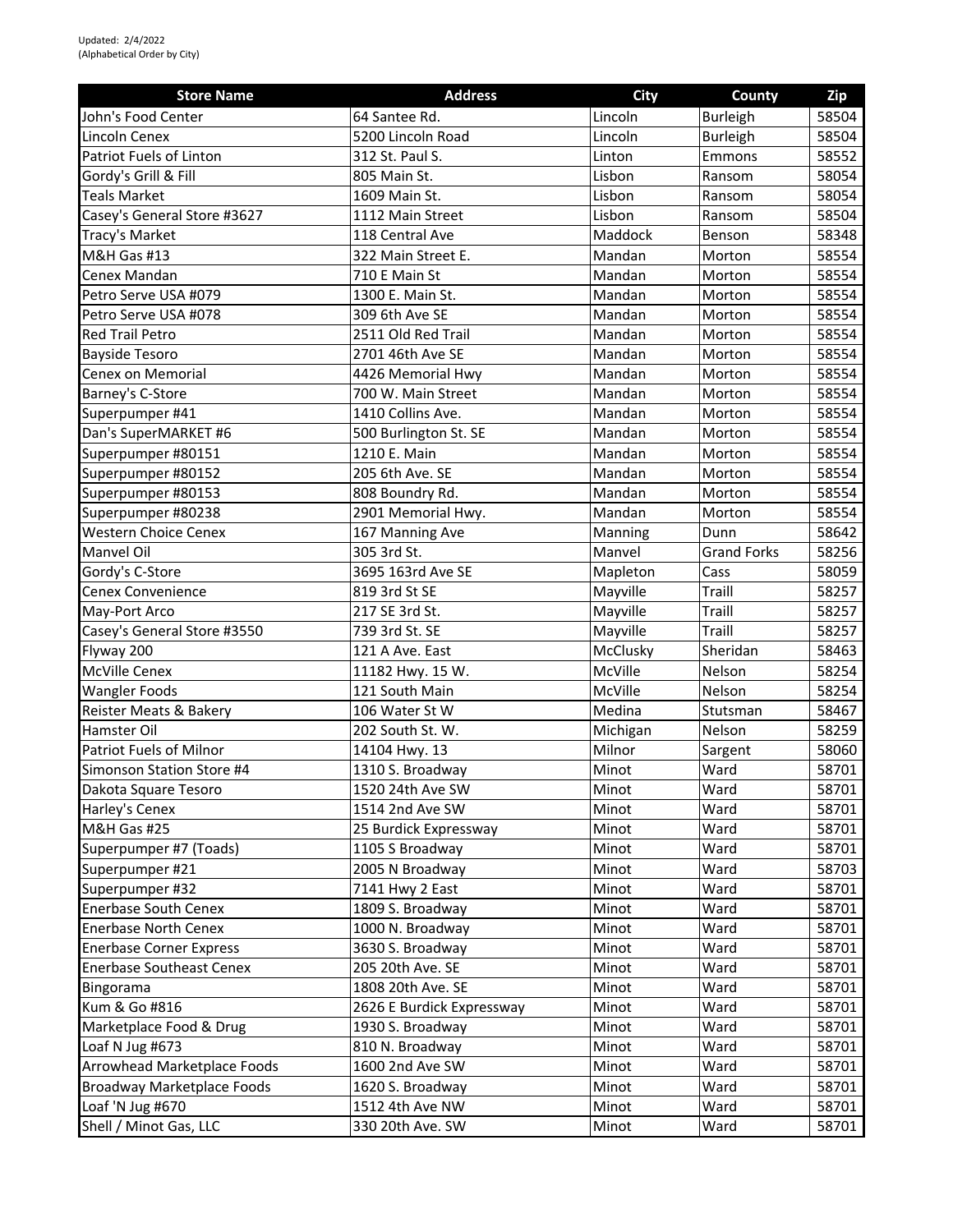| <b>Store Name</b>                   | <b>Address</b>           | <b>City</b>  | County             | Zip   |
|-------------------------------------|--------------------------|--------------|--------------------|-------|
| Loaf n Jug #671                     | 409 E Burdick Expressway | Minot        | Ward               | 58701 |
| Stop n Shop                         | 529 Burdick Expressway W | Minot        | Ward               | 58701 |
| <b>Enerbase Xpress Mart</b>         | 725 27th St. SE          | Minot        | Ward               | 58701 |
| Superpumper #34                     | 2625 N. Broadway         | Minot        | Ward               | 58703 |
| North Hill Marketplace Foods        | 2211 16th St. NW         | Minot        | Ward               | 58701 |
| <b>MP Express</b>                   | 2211 16th St. NW         | Minot        | Ward               | 58701 |
| Cash Wise Foods #3043               | 3208 16th St. SW         | Minot        | Ward               | 58701 |
| Holiday Stationstore #431           | 3301 S. Broadway         | Minot        | Ward               | 58701 |
| <b>Schatz Crossroads Truck Stop</b> | 1712 20th Ave SE         | Minot        | Ward               | 58702 |
| Gas Stop                            | 3010 S Broadway          | Minot        | Ward               | 58701 |
| Enerbase North Hill Travel Plaza    | 4750 North Broadway      | Minot        | Ward               | 58703 |
| Flying J #550                       | 3800 US 2 & 52 West      | Minot        | Ward               | 58701 |
| Safari Fuels #104                   | 1500 37th Ave SW         | Minot        | Ward               | 58701 |
| Ruthville Karma C-Store             | 102 128th Ave NW         | Minot        | Ward               | 58703 |
| Northdale Oil                       | 622 2nd St               | Minto        | Walsh              | 58261 |
| <b>Envisions Cenex of Mohall</b>    | 102 Industrial Avenue    | Mohall       | Renville           | 58761 |
| Mott Equity Exchange                | 521 County Road          | Mott         | Hettinger          | 58646 |
| Local Convenience Center            | 209 Broadway             | Napoleon     | Logan              | 58561 |
| The Hub Convenience Store #6        | 528 Main                 | New England  | Hettinger          | 58647 |
| Miller's Fresh Foods                | 15 N 7th St.             | New Rockford | Eddy               | 58356 |
| Casey's General Store #3631         | 218 1st St. North        | New Rockford | Eddy               | 58356 |
| Rud's Interstate Tesoro             | 1310 N. 8th St.          | New Salem    | Morton             | 58563 |
| Cenex Userve                        | 1309 N. 8th St.          | New Salem    | Morton             | 58563 |
| Eagles Landing C-Store              | 202 Frontage Rd.         | New Town     | Mountrail          | 58763 |
| Superpumper #43                     | 8258 39th St. NW         | New Town     | Mountrail          | 58763 |
| Jason's Super Foods                 | 975 Eagle Drive          | New Town     | Mountrail          | 58763 |
| <b>United Quality Coop</b>          | 99 Coop St.              | New Town     | Mountrail          | 58763 |
| New Century Ag                      | 11790 ND 5 NW            | Noonan       | Divide             | 58765 |
| <b>Skips Cenex</b>                  | 401 Highway 15           | Northwood    | <b>Grand Forks</b> | 58267 |
| Casey's General Store #3514         | 909 South 7th Street     | Oakes        | Dickey             | 58474 |
| Tornado Stop/Cenex C-store          | 617 Main Ave             | Oakes        | Dickey             | 58474 |
| Corner C-Store                      | 305 N. 7th St.           | Oakes        | Dickey             | 58474 |
| Sarah's M and M Grocery             | 125 Morton Ave.          | Page         | Cass               | 58064 |
| Jim's Super Valu                    | 101 3rd St. West         | Park River   | Walsh              | 58270 |
| Northdale Oil                       | 309 Park Street E.       | Park River   | Walsh              | 58270 |
| <b>CENEX/North Star Coop</b>        | Hwy 17 East              | Park River   | Walsh              | 58270 |
| Cenex of Parshall                   | 3798 72nd Ave NW         | Parshall     | Mountrail          | 58770 |
| Gastrak                             | 700 West Stutsman St     | Pembina      | Pembina            | 58271 |
| <b>Duty Free Americas</b>           | 663 West Stutsman St.    | Pembina      | Pembina            | 58271 |
| Scott's Bait and Tackle             | 71 Main Road E.          | Pick City    | Mercer             | 58545 |
| Makoti Enerbase                     | 33800 Hwy. 23            | Plaza        | Mountrail          | 58771 |
| Plaza Enerbase                      | 4165 64th Ave NW         | Plaza        | Mountrail          | 58771 |
| Gastrak                             | 107 Railway Ave          | Portal       | <b>Burke</b>       | 58772 |
| Farmers Union Oil - Powers Lake     | 9045 Hwy 50              | Powers Lake  | <b>Burke</b>       | 58773 |
| Horizon Resources/Cenex             | 11503 Highway 2          | Ray          | Williams           | 58849 |
| Regent Oil Co.                      | 110 Main Ave. S.         | Regent       | Hettinger          | 58650 |
| Cenex C-Store                       | 3157 Hwy 8 S             | Richardton   | <b>Stark</b>       | 58652 |
| Town & Country Tesoro               | 503 Hwy 66               | Rolette      | Rolette            | 58366 |
| Leevers Foods                       | 2nd St & Main            | Rolla        | Rolette            | 58367 |
| North Central Grain Coop            | 104 Main Ave W           | Rolla        | Rolette            | 58367 |
| <b>Envisions Cenex of Rugby</b>     | 401 Hwy 2 SW             | Rugby        | Pierce             | 58368 |
| Superpumper #80154                  | 209 Highway 2 SE         | Rugby        | Pierce             | 58368 |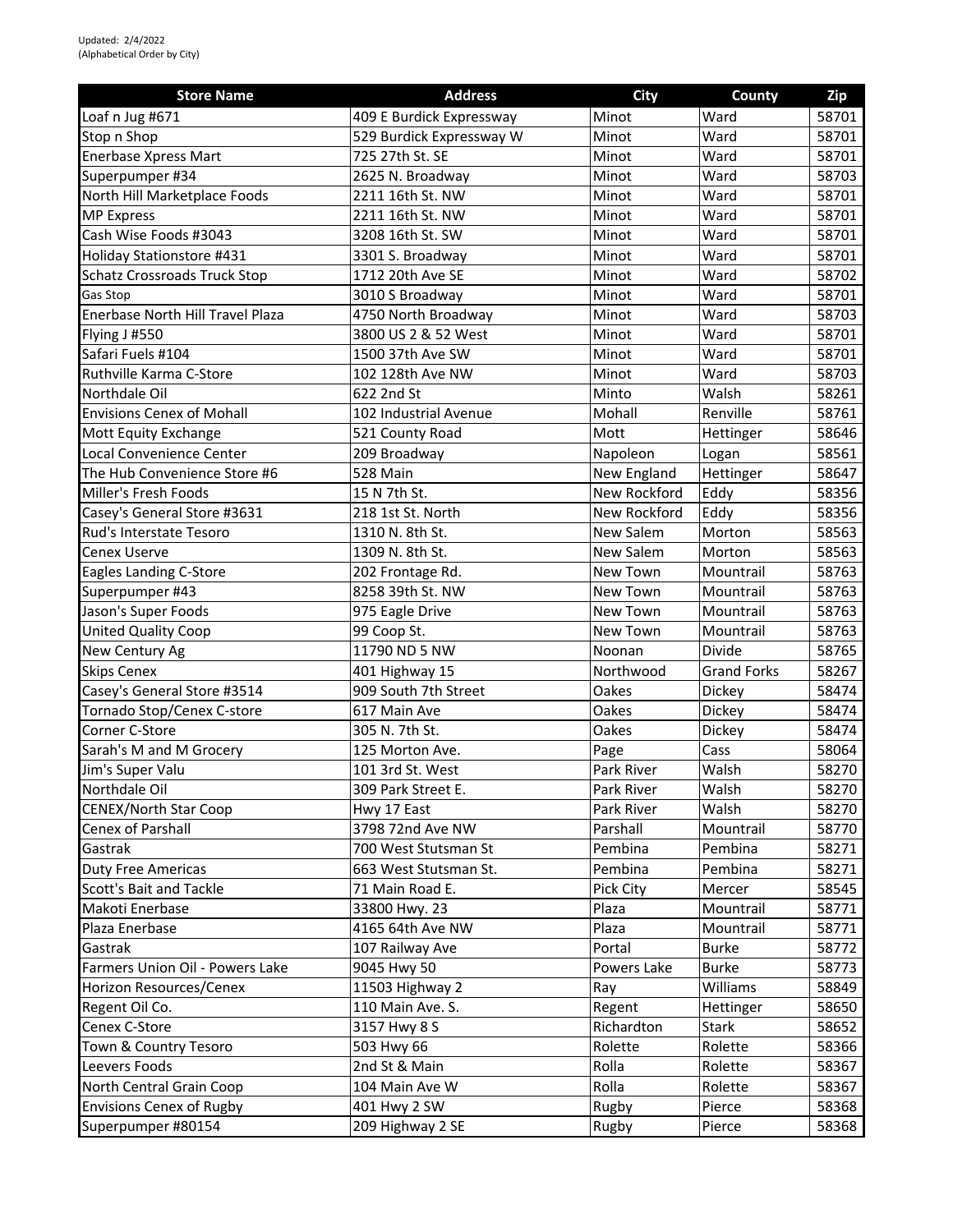| <b>Store Name</b>                  | <b>Address</b>           | <b>City</b>         | County             | Zip   |
|------------------------------------|--------------------------|---------------------|--------------------|-------|
| <b>Farmers Union Oil</b>           | 42 S. Main               | Selfridge           | Sioux              | 58568 |
| <b>Envisions Cenex of Sherwood</b> | 106600 Hwy. 28           | Sherwood            | Renville           | 58782 |
| Northdale Oil                      | 8250 Hwy 81 S.           | St. Thomas          | Pembina            | 58276 |
| Cash Wise Foods #3047              | 406 Westview Lane        | Stanley             | Mountrail          | 58784 |
| Holiday Stationstore #432          | 402 Westview Lane        | Stanley             | Mountrail          | 58784 |
| Pinnacle Travel Plaza of Stanley   | 8149 Hwy 2               | Stanley             | Mountrail          | 58784 |
| Safari Fuels #103                  | 321 6th Ave SE           | Stanley             | Mountrail          | 58784 |
| Pinnacle Express of Stanley        | 301 12th Ave SE          | Stanley             | Mountrail          | 58784 |
| Coffee Cup Fuel Stop               | 620 Mitchell Ave. N.     | Steele              | Kidder             | 58482 |
| <b>Tops Cenex Truck Stop</b>       | 31346 27th Ave NE        | Sterling            | <b>Burleigh</b>    | 58572 |
| <b>Strasburg Ampride</b>           | 80 W. Main               | Strasburg           | Emmons             | 58573 |
| Karma Convenience Store            | 514 Pleasant Ave S       | Surrey              | Ward               | 58785 |
| S & T Quick Stop                   | 220 Broadway             | Thompson            | GrandForks         | 58278 |
| Northdale Oil                      | 1247 7th Ave NE          | Thompson            | <b>Grand Forks</b> | 58278 |
| Kum & Go #2812                     | 518 2nd St. NE           | Tioga               | Williams           | 58852 |
| Cash Wise Foods #3048              | 802 N Elm Street         | Tioga               | Williams           | 58852 |
| Pinnacle Travel Plaza of Tioga     | 6714 HWY 40              | Tioga               | Williams           | 58852 |
| Superpumper #59                    | 101 Maiden Lane          | <b>Tower City</b>   | Cass               | 58071 |
| <b>Envisions Cenex of Towner</b>   | 801 South Main           | Towner              | McHenry            | 58788 |
| CDF/Cenex - Turtle Lake            | Northern Pacific Ave.    | <b>Turtle Lake</b>  | McLean             | 58575 |
| Grimsley's C-Store                 | 74 Bypass Hwy 83         | Underwood           | McLean             | 58576 |
| Leevers Foods                      | 424 2nd Ave. NE          | <b>Valley City</b>  | <b>Barnes</b>      | 58072 |
| <b>Brothers III Sports</b>         | 507 Main St. E.          | <b>Valley City</b>  | <b>Barnes</b>      | 58072 |
| Petro Serve USA #071               | 1020 8th Ave. SW         | Valley City         | <b>Barnes</b>      | 58072 |
| Dakota Plains Cenex                | 807 W. Main              | <b>Valley City</b>  | <b>Barnes</b>      | 58072 |
| Casey's General Store #3363        | 640 15th Ave. SW         | <b>Valley City</b>  | <b>Barnes</b>      | 58072 |
| Dakota Silver                      | 512 Main St. E.          | Valley City         | <b>Barnes</b>      | 58072 |
| Love's Travel Stop #849            | 1385 8th Ave SW          | Valley City         | <b>Barnes</b>      | 58702 |
| Velva Enerbase Cenex #44           | 524 Hwy 52 W             | Velva               | McHenry            | 58790 |
| Simonson Station Store #8          | 124 Dakota Ave.          | Wahpeton            | Richland           | 58075 |
| M&H Gas #18                        | 701 Dakota Ave.          | Wahpeton            | Richland           | 58075 |
| Cenex C-Store                      | 2019 N 9th St 210 Bypass | Wahpeton            | Richland           | 58075 |
| Petro Serve USA #064               | 1025 Dakota Ave.         | Wahpeton            | Richland           | 58075 |
| <b>Econo Foods</b>                 | 387 South 11th Street    | Wahpeton            | Richland           | 58075 |
| Superpumper #42                    | 2100 9th Street North    | Wahpeton            | Richland           | 58075 |
| Casey's General Store #3490        | 1508 16th Ave. North     | Wahpeton            | Richland           | 58075 |
| Walhalla Cooperative Oil           | 1700 Hwy 32              | Walhalla            | Pembina            | 58282 |
| Enerbase Washburn Cenex            | Junction Hwy 83 & 200A   | Washburn            | McLean             | 58577 |
| Superpumper #38                    | 1323 Border Lane         | Washburn            | McLean             | 58577 |
| 83 Express                         | 153 Case St.             | Washburn            | McLean             | 58577 |
| <b>Farmers Union Oil/Cenex</b>     | 501 6th Ave SE           | <b>Watford City</b> | McKenzie           | 58854 |
| Kum & Go #804                      | 124 S. Main St.          | <b>Watford City</b> | McKenzie           | 58854 |
| One Stop                           | 605 2nd Ave SW/Hwy 85 N  | <b>Watford City</b> | McKenzie           | 58854 |
| Cash Wise Foods #3042              | 113 6th Ave. SE          | <b>Watford City</b> | McKenzie           | 58854 |
| Holiday Stationstore #435          | 107 8th Ave SE           | <b>Watford City</b> | McKenzie           | 58854 |
| Corner Post Truck Stop             | 3408 4th Ave. NE         | <b>Watford City</b> | McKenzie           | 58854 |
| Watford Jack & Jill                | 104 3rd Ave. NE          | <b>Watford City</b> | McKenzie           | 58854 |
| Petro Serve USA #060               | 239 Main Ave. W          | West Fargo          | Cass               | 58078 |
| RJ's Tesoro                        | 2006 County Road 17 S.   | West Fargo          | Cass               | 58078 |
| Family Fare Supermarket #103       | 1100 13th Ave E.         | West Fargo          | Cass               | 58078 |
| Eagle Run Crossing                 | 3210 Sheyenne            | West Fargo          | Cass               | 58078 |
|                                    | 1210 13th Ave E          |                     |                    | 58078 |
| Holiday Stationstore #414          |                          | West Fargo          | Cass               |       |